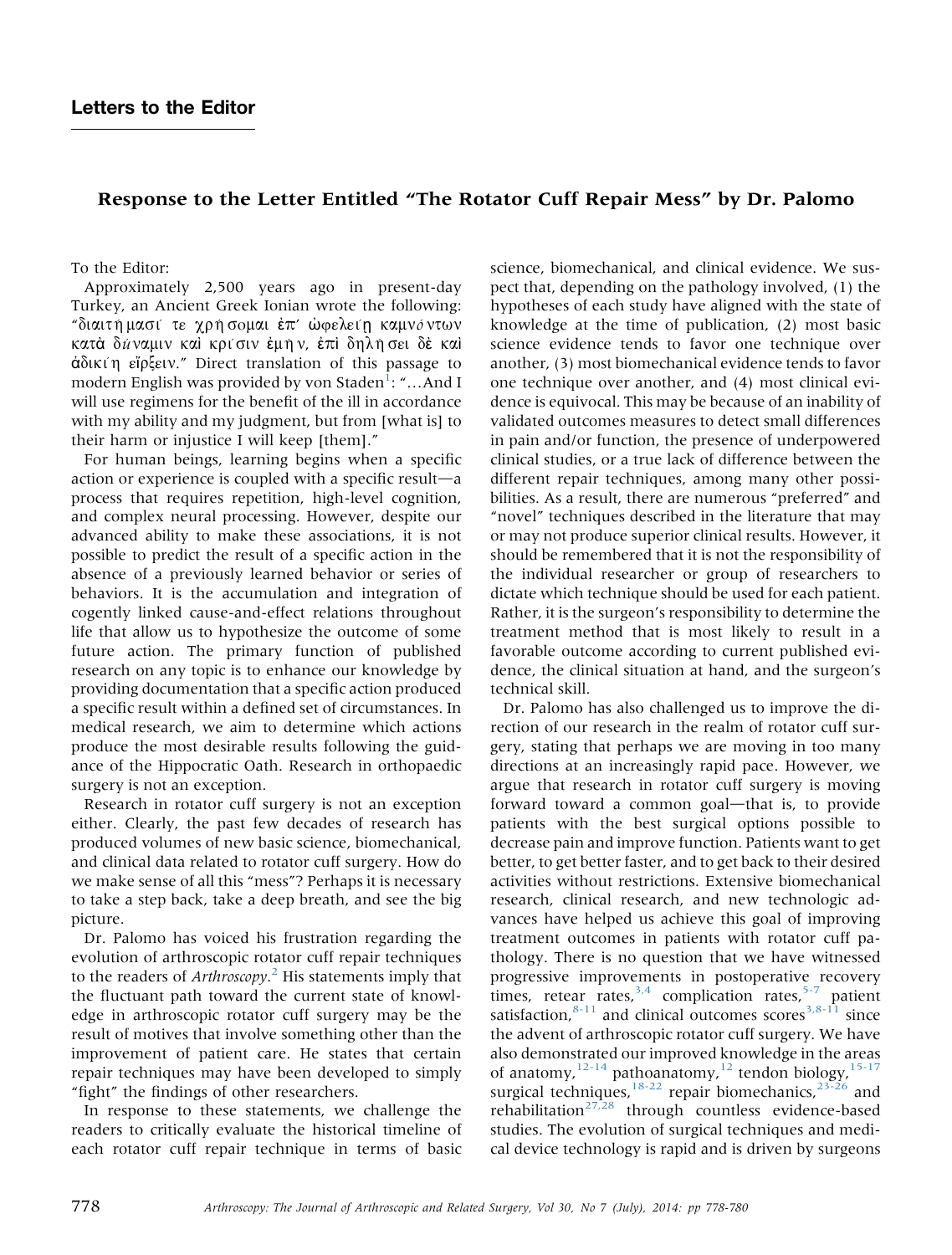<span id="page-1-0"></span>seeking simpler, safer, and more reproducible techniques. Innovative companies simply respond to that need. Where would arthroscopic procedures be today without innovation? Rapid design and manufacturing will facilitate even faster change in the future. Technology helps surgeons perform more precise, more reproducible, and less invasive outpatient procedures that improve patient safety and outcomes while also reducing healthcare costs. Furthermore, there is little doubt that surgeons, organizations, and companies who can keep up with technological innovation will continue to do so. All in all, we are charged with improving the quality of patient care, and as surgeons who strive to improve the quality of life of our patients, we should never be satisfied with the status quo.

> Peter J. Millett, M.D., M.Sc. Ryan J. Warth, M.D. Vail, Colorado

Note: The authors report the following potential conflict of interest or source of funding: P.J.M. receives support from Arthrex. P.J.M. and R.J.W. receive research support from the Steadman Philippon Research Institute. The Institute receives support from the following corporate sponsors: Smith & Nephew Endoscopy, Arthrex, Siemens Medical Solutions, ConMed Linvatec, Össur, Synthes, Inc., and Ceterix Orthopaedics.

> 2014 by the Arthroscopy Association of North America <http://dx.doi.org/10.1016/j.arthro.2014.04.095>

#### References

- 1. von Staden H. "In a pure and holy way": Personal and professional conduct in the Hippocratic Oath? J Hist Med Allied Sci 1996;51:404-437.
- 2. Palomo JM. The rotator cuff repair mess. Arthroscopy 2013;29:1902 (letter).
- 3. Millett PJ, Warth RJ, Dornan GJ, Lee JT, Spiegl UJ. Clinical and structural outcomes after arthroscopic singlerow versus double-row rotator cuff repair: A systematic review and meta-analysis of level I randomized clinical trials. J Shoulder Elbow Surg 2014;23:586-597.
- 4. Rhee YG, Cho NS, Yoo JH. Clinical outcome and repair integrity after rotator cuff repair in patients older than 70 years versus patients younger than 70 years. Arthroscopy 2014;30:546-554.
- 5. Denard PJ, Lädermann A, Burkhart SS. Prevention and management of stiffness after arthroscopic rotator cuff repair: Systematic review and implications for rotator cuff healing. Arthroscopy 2011;27:842-848.
- 6. Huberty DP, Schoolfield JD, Brady PC, Vadala AP, Arrigoni P, Burkhart SS. Incidence and treatment of postoperative stiffness following arthroscopic rotator cuff repair. Arthroscopy 2009;25:880-890.
- 7. Parnes N, DeFranco M, Wells JH, Higgins LD, Warner JJ. Complications after arthroscopic revision rotator cuff repair. Arthroscopy 2013;29:1479-1486.
- 8. Lanz U, Fullick R, Bongiorno V, Saintmard B, Campens C, Lafosse L. Arthroscopic repair of large subscapularis tears: 2- to 4-year clinical and radiographic outcomes. Arthroscopy 2013;29:1471-1478.
- 9. Lin EC, Mall NA, Dhawan A, et al. Arthroscopic primary rotator cuff repairs in patients aged younger than 45 years. Arthroscopy 2013;29:811-817.
- 10. van der Zwaal P, Thomassen BJ, Nieuwenhuijse MJ, Lindenburg R, Swen JW, van Arkel ER. Clinical outcome in all-arthroscopic versus mini-open rotator cuff repair in small to medium-sized tears: A randomized controlled trial in 100 patients with 1-year follow-up. Arthroscopy 2013;29:266-273.
- 11. Millett PJ, Horan MP, Maland KE, Hawkins RJ. Long-term survivorship and outcomes after surgical repair of fullthickness rotator cuff tears. J Shoulder Elbow Surg 2011;20:591-597.
- 12. DeFranco MJ, Cole BJ. Current perspectives on rotator cuff anatomy. Arthroscopy 2009;25:305-320.
- 13. Ide J, Tokiyoshi A, Hirose J, Mizuta H. An anatomic study of the subscapularis insertion to the humerus: The subscapularis footprint. Arthroscopy 2008;24:749-753.
- 14. Dugas JR, Campbell DA, Warren RF, Robie BJ, Millett PJ. Anatomy and dimensions of rotator cuff insertions. J Shoulder Elbow Surg 2002;11:498-503.
- 15. Shirachi I, Gotoh M, Mitsui Y. Collagen production at the edge of ruptured rotator cuff tendon is correlated with postoperative cuff integrity. Arthroscopy 2011;27:1173-1179.
- 16. Cheung S, Dillon E, Tham SC, et al. The presence of fatty infiltration in the infraspinatus: Its relation with the condition of the supraspinatus tendon. Arthroscopy 2011;27:463-470.
- 17. Yamakado K. Histopathology of residual tendon in highgrade articular-sided partial-thickness rotator cuff tears (PASTA lesions). Arthroscopy 2012;28:474-480.
- 18. Denard PJ, Burkhart SS. Techniques for managing poor quality tissue and bone during arthroscopic rotator cuff repair. Arthroscopy 2011;27:1409-1421.
- 19. Iyengar JJ, Samagh SP, Schairer W, Singh G, Valone FH III, Feeley BT. Current trends in rotator cuff repair: Surgical technique, setting, and cost. Arthroscopy 2014;30:284-288.
- 20. Millett PJ, Mazzocca A, Guanche CA. Mattress double anchor footprint repair: A novel, arthroscopic rotator cuff repair technique. Arthroscopy 2004;20:875-879.
- 21. Denard PJ, Burkhart SS. The evolution of suture anchors in arthroscopic rotator cuff repair. Arthroscopy 2013;29: 1589-1595.
- 22. Vaishnav S, Millett PJ. Arthroscopic rotator cuff repair: Scientific rationale, surgical technique, and early clinical and functional results of a knotless self-reinforcing doublerow rotator cuff repair system. J Shoulder Elbow Surg 2010;19:83-90.
- 23. Mazzocca AD, Millett PJ, Guanche CA, Santangelo SA, Arciero RA. Arthroscopic single-row versus double-row suture anchor rotator cuff repair. Am J Sports Med 2005;33:1861-1868.
- 24. van der Meijden OA, Wijdicks CA, Gaskill TR, Jansson KS, Millett PJ. Biomechanical analysis of two-tendon posterosuperior rotator cuff tear repairs: Extended linked repairs and augmented repairs. Arthroscopy 2013;29:37-45.
- 25. Pauly S, Kieser B, Schill A, Gerhardt C, Scheibel M. Biomechanical comparison of 4 double-row suture-bridging rotator